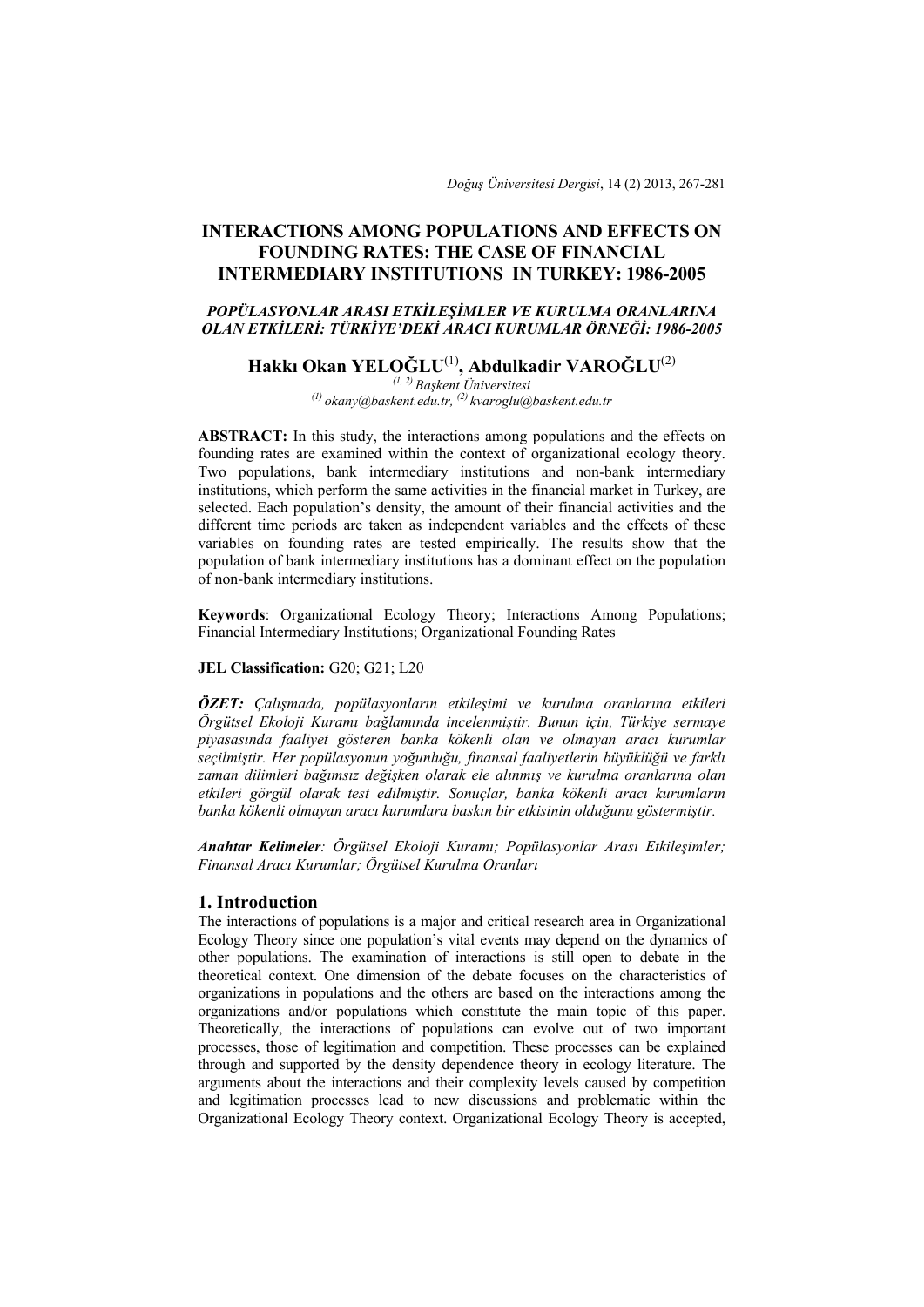by organizational theorists, as a macro organization theory in which the historical, political, and economic factors can affect not only one single organization but also the whole population (Astley and Fombrun, 1983). When these factors affect more than one population in a community, interactions among populations begin to emerge.

In this paper, we examine how the interactions between two populations may affect the founding rate. In order to identify and explain the interactions and their effects on the founding rate, we selected populations of financial intermediaries from Turkey. Basically, there are two different intermediary populations; the first is the population of bank intermediaries and the second is the population of non-bank intermediaries. These two populations have existed in the financial environment of Turkey since 1986, the year in which the Istanbul Stock Exchange was founded. The organizational forms of these two intermediaries differ from each other in that the former is owned by their own banks and the latter by individuals. They perform similar activities in the financial environment and this means that they use the same resources as individuals and organizations in order to survive.

This paper is organized as follows: First, we define organizational founding and density dependent theory in order to explain the interactions and to develop some hypotheses which are necessary for an empirical research. Second, we give some brief information about the financial intermediaries (such as their development in history, characteristics, ownership structures and their activities) in Turkey. Third, the methodology section describes the dataset, the variables we analyze, and the analytical technique for empirical modeling. Finally, we discuss the results and outline some implications. To conclude, we summarize and address some shortcomings of the study.

## **2. Organizational Founding**

One of the main problems in Organizational Ecology Theory is how social, economic and political conditions can affect the rate and the directions of foundings (Lomi 1995a:75-78). Another important issue within the theory is the question of how the observed demographic characteristics of organizations, how or in which ways the density, distribution of the resources, legitimation, competition and mutualism can affect the rate of foundings. While different definitions for the term "organizational founding" exist in the literature, "founding" can be defined as the entering of an organization into a new population, its beginning to operate or, simply, its being born in a new population. This explanation yields different views. For example, the founding of a new organization may initiate a new form, and, qualitatively, it contributes to the diversity of organizations in the society (Hannan and Freeman, 1987). The literature on founding rates of populations argues that there is an inverted-U relation between the density and the founding rate (Lomi 1995b; Hannan and Freeman 1987:912, 916-917; Messelam, 1998). That is to say, as density increases, the rate of founding increases, but when density reaches a certain point, it begins to decrease due to different mechanisms. The decrease in density, in turn, decreases the rate of founding. It is also argued that the different environments (such as geographical environments), the dynamics of populations, local resources, and legitimation and competition processes can affect the density and rate of foundings (Lomi, 1995b). The demands and levels of reaching resources can also affect the density, and the levels and patterns of interactions of populations.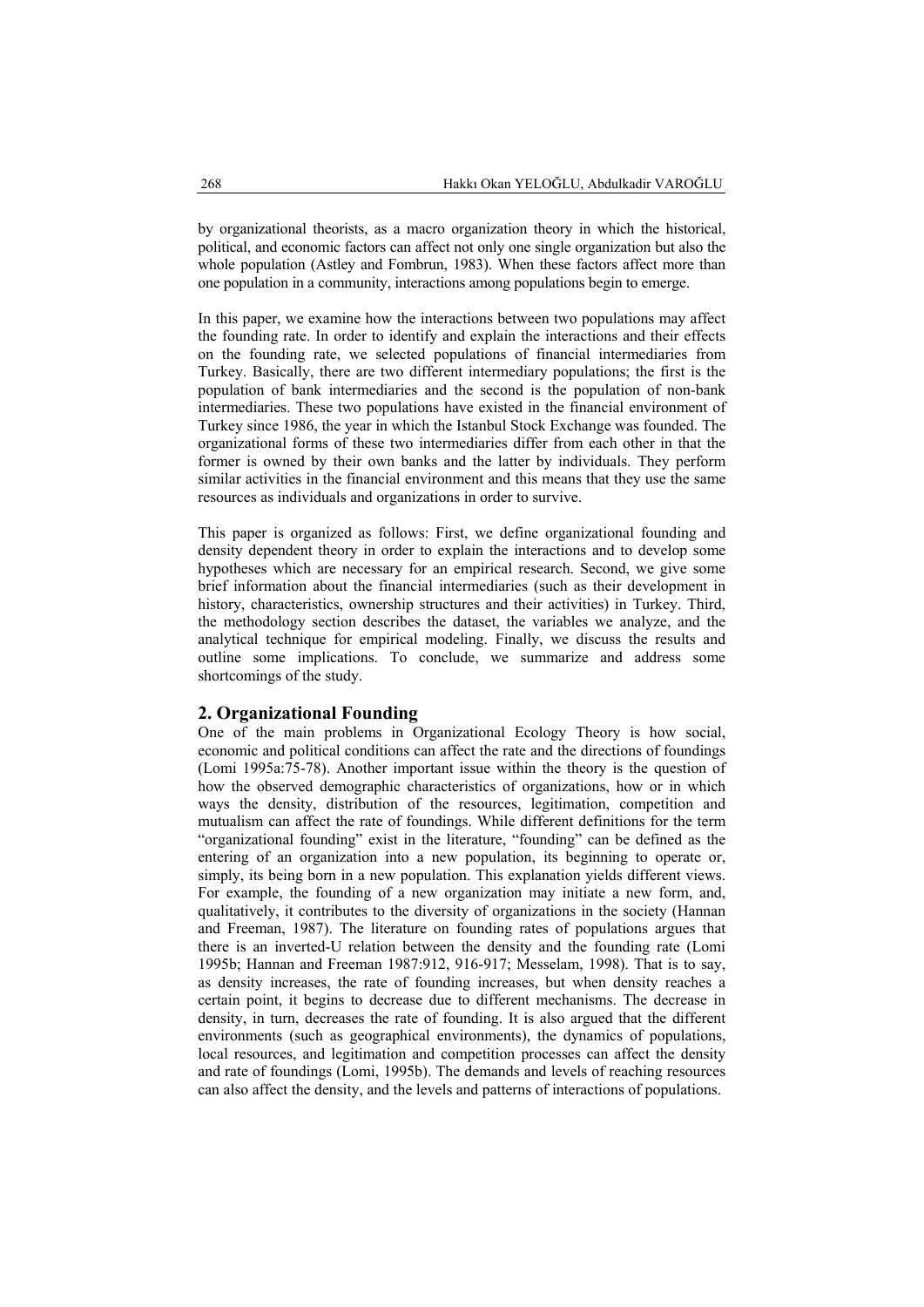## **3. Interactions Among Populations**

There is a great number of research which focuses on interactions and their effect on the rates. In ecology theory, there are few studies about the interactions among populations since it is difficult to define those interactions and since their complexity and ambiguity levels are high (Aldrich, 1999). Due to the unpredictability of interactions caused by the competition and the degree of mutualism, the studies and interpretations about interactions among the populations remain unclear (Barnett and Carroll 1987:402; Baum 1996:93). On the other hand, studies trying to explain the interactions focus on how those interactions affect the founding rate. The effect can be explained in different ways. When two or more populations interact, the number of organizations that enter or exit the populations begins to change, and so do densities. As it will be observed in time, there will be increases and decreases in the founding rates of organizational populations. These arguments have been thoroughly and empirically tested in literature.

One of the reasons, the founding rate, -whether increasing or decreasing- is the power of the interactions, while the other is the direction of those interactions. Firstly, the interactions assign the interdependence of the populations. This feature can change due to density and the dynamics of the population itself, the forms in which organizations exist in populations and the amount of sources that organizations share (Staber, 1992). Secondly, different forms of organizations existing in different populations can regulate the interdependence level in horizontal and vertical ways. Additionally, this dependence varies in terms of management dependence, geographical dependence, and state dependence, in a complex structure. The interdependence which is caused by the interactions of populations can be investigated and explained by the legitimation process, as well as the competition process. Evaluating these processes together helps us explain the consequences of interactions more thoroughly (Hannan and Carroll, 1992; Ranger-Moore et al 1991; Hannan and Freeman 1987 and 1988). As new organizations are founded, they initially affect the density. When a population's density increases, the competition process begins, and weak organizations begin to exit the population (or they die). Decreasing density will have a negative effect on the founding rate, while affecting the mortality rate positively. The density of two interacting populations will have effects on the founding rate of each population. The first level of each population's density effect will cause an increase in the founding rates. The second level of each population's density effect will cause a decrease in the founding rates of each population. Thus there will be an inverted-U relation between densities of populations and their founding rates.

The organizational forms having different cognitive legitimacy levels in different populations can have different interaction patterns. If one population's evolution is older than that of the other population in the historical context, the level of their interdependence will differ. Besides, when an organizational form's cognitive legitimacy level in a population is high, this form is accepted as taken for granted in the social environment. This may indicate the point that early increases in density legitimate the organizational form itself, encouraging foundings (Baum and Singh, 1994). Thus, the population with the organizational form of high cognitive legitimacy interacts with the new organizational forms having low level cognitive legitimacy, and, consequently, that population will have a dominant effect on the new population. The populations with high cognitive legitimacy level organizational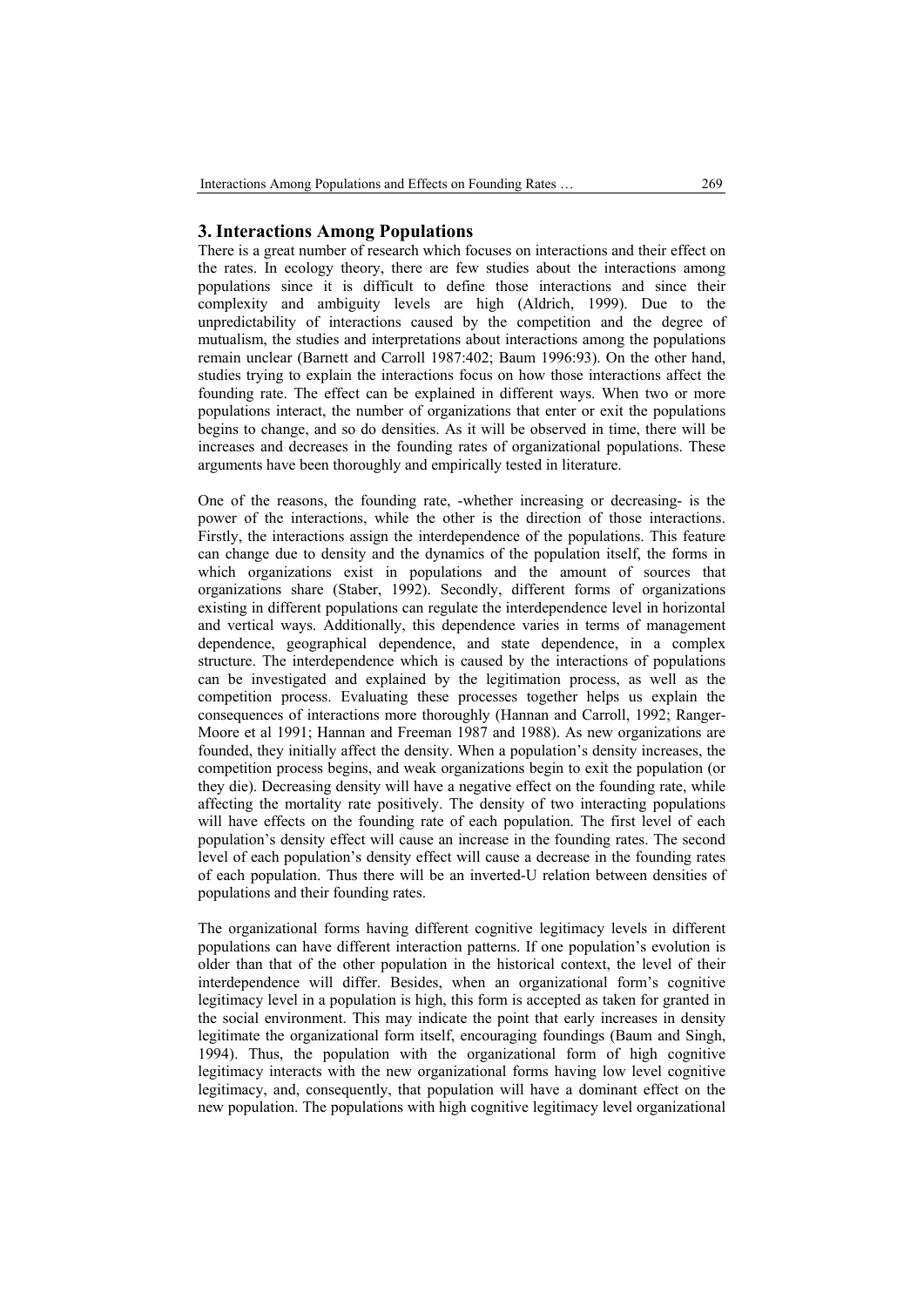forms tend to use the same resources in the same environment more efficiently than the new population. Therefore, the new population with low cognitive legitimacy level organizational forms will have a greater risk of surviving and this will cause pressure on them. As a result of this pressure, when density of the population with organizational forms having high level cognitive legitimacy increases, the founding rate will decrease in the population with organizational forms having low level cognitive legitimacy. Thus,

*Proposition 1: As the density increases in the population having organizational forms with high level cognitive legitimacy, the founding rate will decrease in the population having organizational forms with low level cognitive legitimacy.* 

#### **3.1. Availability of Resources**

The characteristics of organizations are significant for the definitions of populations and communities. This significance emphasizes the survival of the organizations, and interactions with the other organizations in different populations. Moreover, availability of resources is important for interactions and occurrence of interdependence (Freeman and Hannan 1983:1188). In this context, the fundamental definition is that of the niche, which denotes the "set of resources with which an organization or population can survive"; and niche width is defined as "the dimensions and width of resources in populations" (Carroll 1985:1266). As the organizations operate in a single industry, they may operate in different industries. In a new population, an increase in the organizational forms having low level cognitive legitimation yields the following; in order to survive, such forms will start to use resources more and compete with other organizations and populations. This causes a decrease in the founding rate of organizational forms of a population having high level cognitive legitimation which interacts with the populations. Organizations having low level cognitive legitimation tend to use the resources aggressively in order to survive and to compete with the other population. As a result of the competition, population density decreases and this causes a negative effect on the founding rate. Thus,

*Proposition 2: The greater the volume of the available resources, the lower the founding rate of the population having organizational forms with high level cognitive legitimation that focus on those resources.* 

## **3.2. Environmental Changes**

Environmental changes are important in explaining the interactions of populations with legitimation and competition processes. The effects of institutional and regulative environments on populations have also been considered in numerous studies by several authors. For example, Carroll and Delacroix (1982) and Carroll and Huo (1986) state that political turmoil may increase or decrease founding or mortality rates. In addition, Clegg and Orsatto (1999:275) argue that political environments are dominant factors for populations and that organizational forms are formalized by the laws, regularities, and normative pressures in order to survive. Dobrev (2001) also claims that political and social environments are important for populations; and, additionally, that sociological and political factors legitimize the organizational forms in their evolutionary processes. He also stresses that while political turmoil forces organizational founding, institutionalized political decisions have positive effects.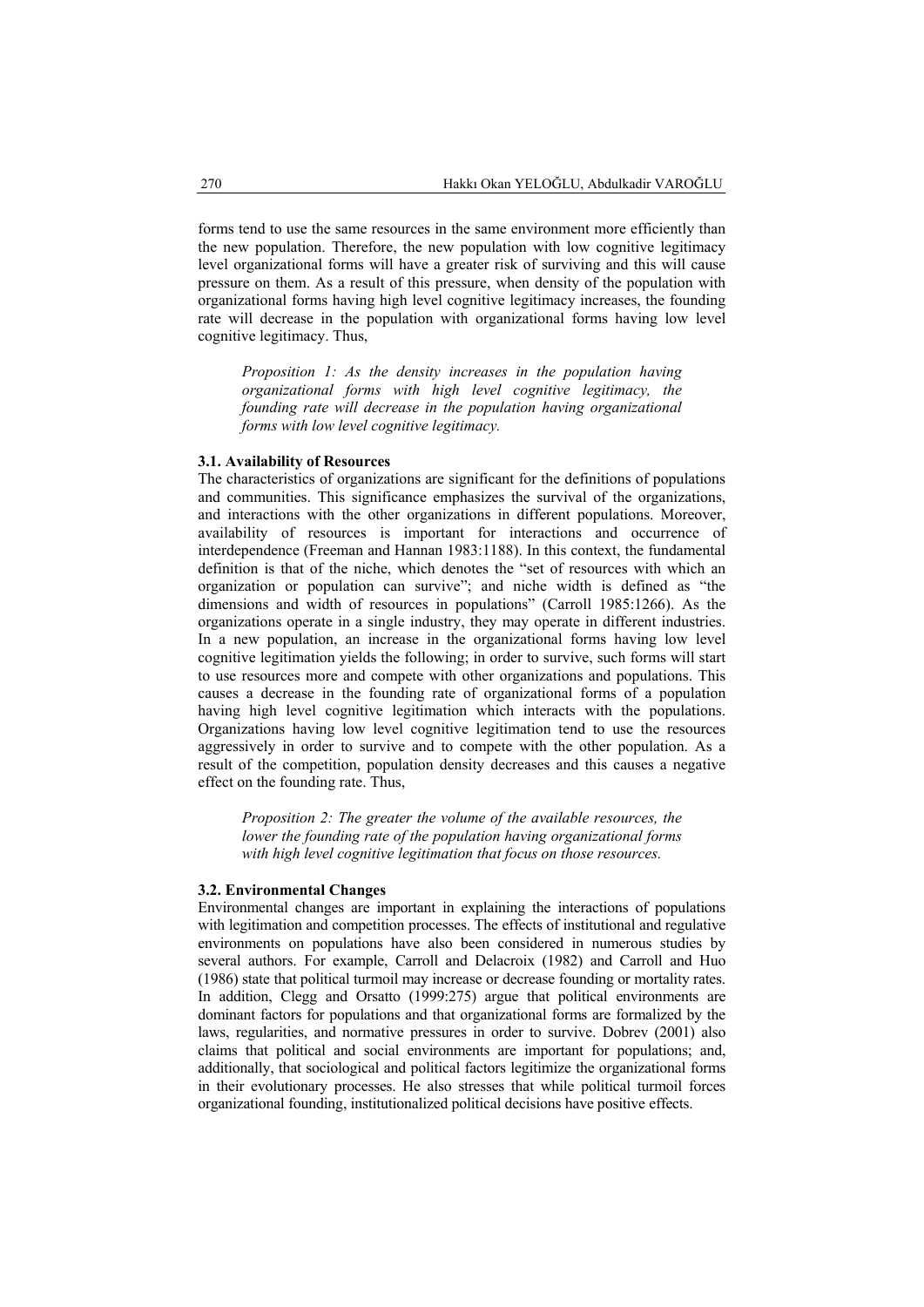The arguments of the authors on the organizational founding in the environmental context point to the uncertainty and complexity levels of the environments. The fluctuations in the environments may have negative or positive effects on the founding rate. These fluctuations may evolve in different time periods and may increase or decrease, directly or indirectly, the density and carrying capacity. To illustrate, turbulence in an environment that occurs independently of the population can show its effects in a long time period (Emery and Trist, 1965). With the turbulence effect, the stability or the instable fluctuations of the environment causes differences in the founding rates (Swaminathan 1995:655). Regulative and political actors of the state, as well as the state itself may cause environmental fluctuations and turbulence. When the environment becomes more complex and unstable, entries to populations will be less. Therefore, the founding rate at different time periods will decrease or increase due to differences in environments.

*Proposition 3: In evolutionary processes, the occurrence of turbulence will have a negative effect on the founding rate in different time periods.* 

## **4. Financial Intermediaries in the Turkish Capital Market**

In 1986, with the establishment of Istanbul Stock Exchange (ISE), transactions and activities of financial actors have begun and they have been embedded in the financial environment. Banks have also continued the activities of buying and selling stocks in the exchange market. At the same time, new organizational forms which have been founded and owned by individual owners called "non-bank intermediary institutions" have started their activities in ISE. This new type of organizational form has been founded gradually in years and has existed alongside the banks as intermediaries in the stock exchange market.

There was a significant action in the capital markets in 1985, and bank and non-bank intermediaries were founded for the aim of creating a network among buyers and sellers and executing the activities of an intermediary institution. The banks had performed all financial activities until 1997. After 1997, however, either the banks' intermediaries were founded immediately in accordance with the law or they were forced to buy an intermediary institution to make transactions among investors. The densities of both populations have changed continuously because of the founding or closing of bank and non-bank intermediaries. In the late 1980s especially, the proliferation of intermediaries was seen more clearly. This proliferation continued in the early 1990s, but in the early years of 2000, this pattern changed and was replaced by fluctuations caused by different reasons in Turkey. A time series plot of population of bank and non-bank intermediaries can be seen in Figure 1. The line with the cross signs represents the community of intermediaries; the line with the square dots represents the density of non-bank intermediaries, and lines with the rectangular dots represent the density of bank intermediaries in Turkey.

Figure 1 indicates the patterns. The first pattern is the proliferation of intermediaries in the years from 1989 to 1991, and the other is the closing of intermediaries as of 1998. The reasons for these patterns can be investigated through different sources. According to the reports of Capital Markets Board of Turkey, the reason for the proliferation of intermediaries in the early 1990s is identified as the attraction of capital markets as new investment areas and increase in the sales of stocks and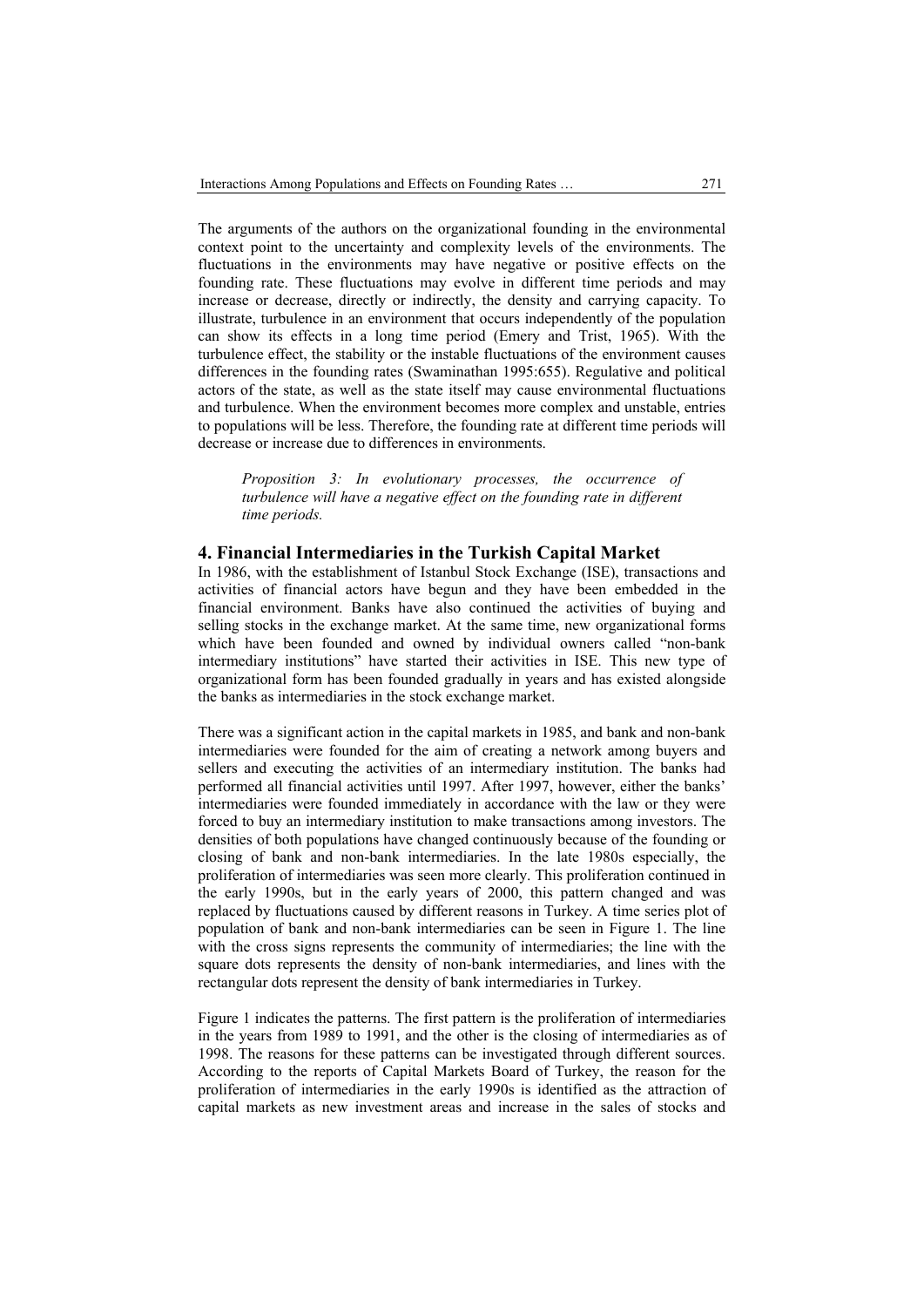bonds (Yeloğlu, 2007). As Taşkıran (1991) notes, the need of intermediaries to have a greater share in the market and the expanding volume of the exchange market are taken as indicative of the proliferation of intermediaries. Furthermore, in 1990, while the bankers were making transactions in the exchange markets, they were forced by the legal laws to found an intermediary institution in the country. This caused an increase in the density of intermediary institution populations.



**Figure 1. Population of Intermediaries in Turkey (1986-2005) Source**: Yeloğlu (2007:55)

Bank and non-bank intermediaries that operate in the capital markets have gained major importance with the foundation of the Istanbul Stock Exchange. Between the years 1986 and 1996, banks and non-bank intermediaries made the transactions among buyers and sellers, but after 1996, banks had to found or buy an intermediary institution to make transactions in the capital markets. This has created an advantage for bank intermediaries, having high level of cognitive legitimation, over non-bank intermediaries. Furthermore, it was the normative action of the Capital Markets Board of Turkey to confer the banks with the right to regulate and inspect the behaviors of their intermediaries. This separation is indicated in the law of the capital market. In the related clause, intermediaries are defined as the intermediary institutions and the banks. As a result, populations of bank intermediaries and nonbank intermediaries evolved separately and began to interact in the community.

In Turkey, the revenues of financial intermediaries are classified in two categories. The first is the income from the sales of financial tools which they sell in the name of themselves and their accounts. The second, as different from the first, is the revenues from the sales of financial tools which they sell in the name of investors and their accounts. Intermediaries also get profit from the activities of consulting in the merging of organizations, and consulting services provided to local and foreign investors. According to the Law of Capital Markets, they have to be established as incorporations (İnceoğlu 2004: 59); all of the bonds must be written in the name of investors; contracts must be in accordance with the law of the capital market, and the owners of the intermediaries must not be convicted with an infamous crime. To protect the investors' rights and to pay the capital and the interest of money back to investors, intermediaries have to be authorized by the Ministry of Finance (Ünal 1997).

There are three actors for intermediaries as a new regulative and normative environment. The first to be acknowledged is the Capital Markets Board of Turkey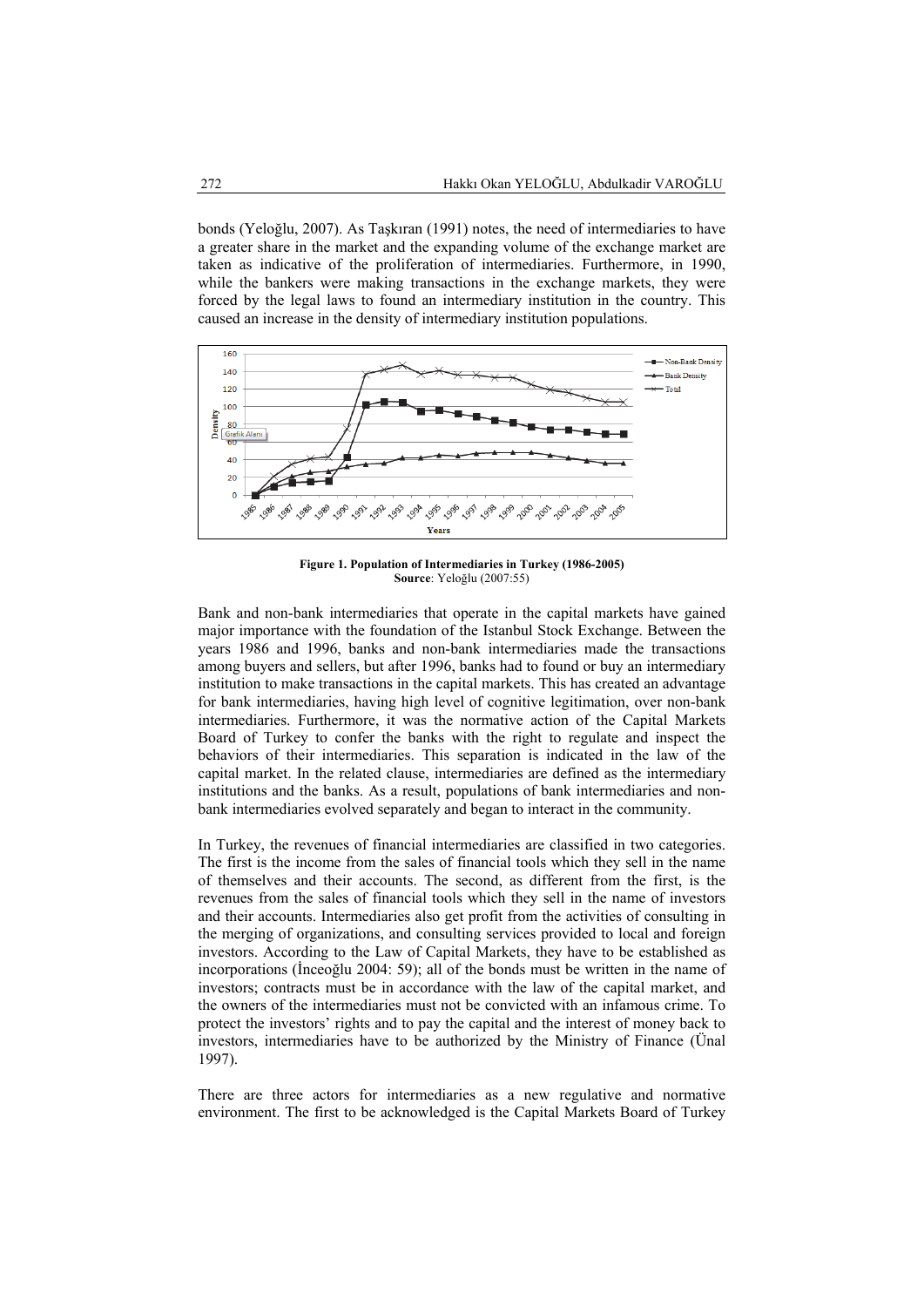(Sermaye Piyasası Kurulu) which was founded in 1981; the second one is the Istanbul Stock Exchange which was founded in 1985 to provide the selling and buying of financial instruments as stocks and bonds, and the last is the Association of Capital Market Intermediary Institutions of Turkey (Türkiye Sermaye Piyasası Aracı Kuruluşlar Birliği) which was founded in 2001. These three institutions also create an institutional environment for these two populations because they have normative and coercive effects. Furthermore, these three institutions interact with each other because each institution has its own properties and they may act together to regulate the markets. As they interact, intermediaries interact with them vertically and horizontally. Their behaviors in populations can create interdependence because their survival depends on not only the other organizations in other populations but on the dynamics of the environment. In this framework, it is possible to say that these interaction patterns can affect population dynamics, as well as the founding rates of bank and non-bank intermediaries. The interacting population of intermediaries in the capital markets can be explored from the foundation of Istanbul Stock Exchange in 1986 to recent years. In this study, we explore the interactions of populations from 1986 to 2005 and time intervals are organized according to the crises in Turkey. The crises in Turkey stemmed from various different reasons. Instability in the banking system, credits withdrawn from foreign countries, fluctuations in the exchange rates, deficient structures of deposit accounts of banks, and political issues prepared the starting point for both crises of 1994 and 2001.

## **5. Method**

#### **5.1. Data and Measures**

In defining the birth or death of an organization, an "event" has importance in ecological studies. The other important thing is the occurrence of births in time. To explain these situations, events history analysis is widely used in literature. The critical issue in event history analysis is the dependent variable of the study. The dependent variable can be taken as a time interval or duration of occurring events. It is also important how and in which way independent variables can affect the dependent variable, as the independent variables taken by the studies can show differences in different time intervals and thus, these independent variables can be accepted as time dependent covariates (Hobcraft and Murphy 1986, 8-9). What is of primary concern in this study is to find out whether an intermediary institution is a bank or non-bank intermediary institution. To solve this problem, we analyzed the ownership structure of the intermediaries and categorized them accordingly. As such, if an intermediary institution is owned by a bank, it is named as a bank intermediary; if an intermediary institution is owned by an individual or a group it is named as a non-bank intermediary. Hence, two populations are created for the study.

The primary and secondary data are, then, added into the analyses. The data consist of the founding of intermediaries and densities per year, the volume of stocks and bonds, and the time and intervals as dummy variables. The findings are not sensitive to the definition of the time periods. As the periods change, the results can differ according to these changes. The annual sales of stocks and bonds of intermediaries are collected and accepted as independent variables. The data are also cleared from the impact of inflation because of the high inflation rate that exists in Turkey. This intervention has made the data clearer and has helped the building of models correctly.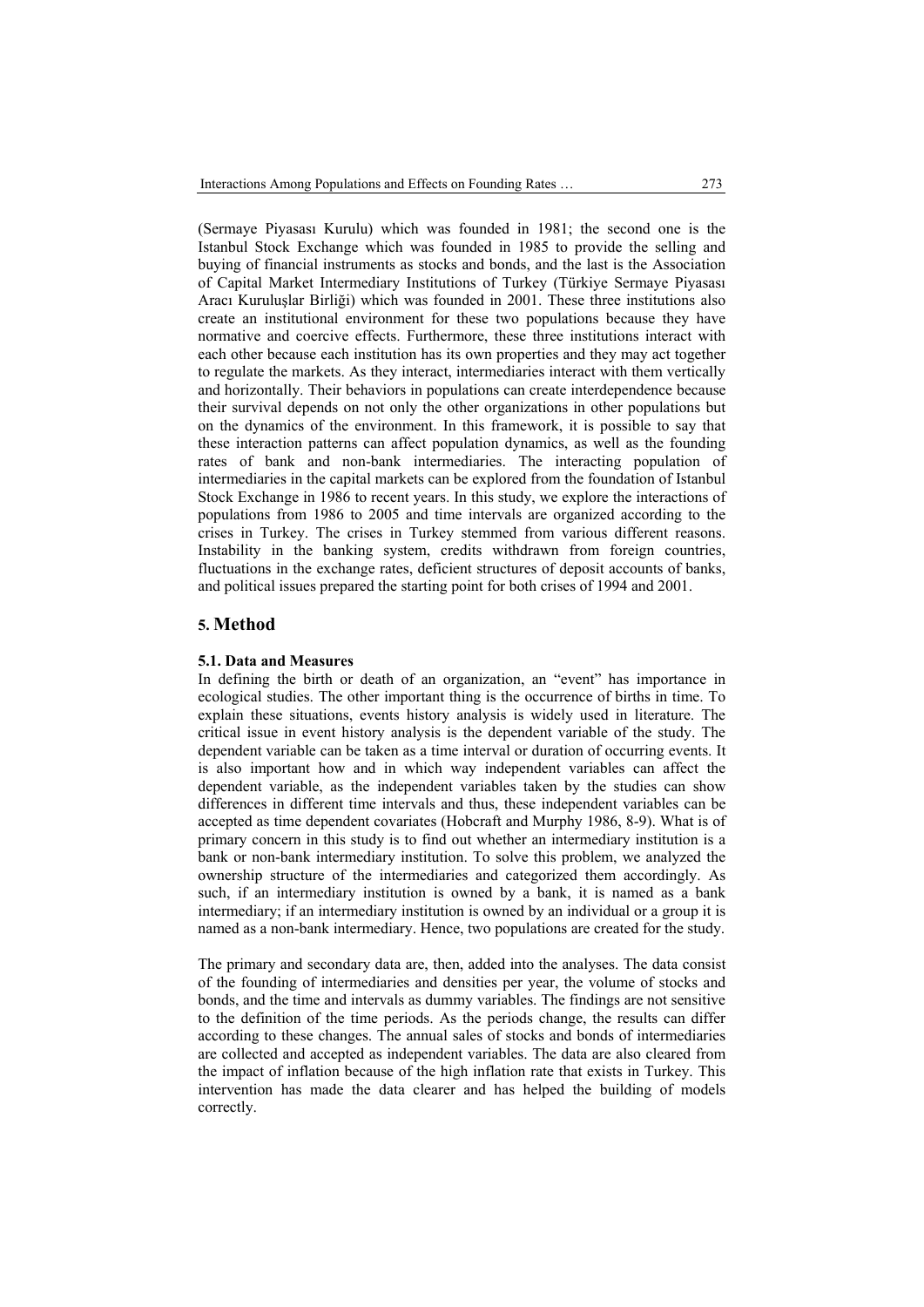#### **5.2. Dependent Variable**

Taking population as the unit of analysis, the dependent variable focuses on the members entering the population. Additionally, an organizational founding process is considered as an instance of the arrival process for the population (Hannan 1989). The arrival process characterizes the stochastic behavior of the flow of arrivals into the system, such as a population. If the cumulative number of arrivals in a population by time, *t* is represented by the random variable Y (t) and the time of the *i*th arrival by *T<sub>i</sub>*. The founding process is  ${Y(t) | t \ge 0}$ , with the state space equal to  ${0, 1, 2}$ . The founding rate as an independent variable, the rate of arrival at state y + 1 at time *t*, can be defined as

$$
\lambda_{y}(t) = \lim_{\Delta t \downarrow 0} \frac{\Pr[Y(t + \Delta t) - Y(t) = 1 | Y(t) = y]}{\Delta t}
$$

In Organizational Ecology theory, research on arrival processes focuses on parameterization of the arrival rate as a function of observations. Generally, most of the applications use a parameterization that is log-linear in parameters, such as

$$
\lambda_t(x_t) = \exp(x_t^{'}\pi),\tag{1}
$$

where  $x_t$  is the vector of observed covariates. This approach is widely used in the literature (Cefls and Marsili 2005; Sorensen and Stuart 2000; Miner 1991; Moraita, Lee and Munday 1993) to investigate how independent variables affect the founding rate. As mentioned earlier, in gathering the archival records of interarrival times, we used TDA (Transition Data Analysis) program to analyze the data and to interpret the models, and we used the likelihood ratio tests to compare the models. The test statistic is two times that of the difference of the models' log-likelihoods. This statistic is used to explain the significance of the models (Blossfeld and Rohwer 1995).

#### **5.3. Independent Variables**

## **5.3.1. Densities of Bank and Non-Bank Intermediaries**

All of the intermediaries (the banks and non-banks) are included in the study. As such, the point of focus is on the whole community of intermediaries, instead of a regular sample. The intermediaries are not classified according to their geographical locations, the branches in which they operate or other such criteria. Each of the densities is taken as an independent variable. We have also taken the natural logarithms of the densities to eliminate the extreme points and make the data more stationary.

#### **5.3.2. Prior Foundings**

Prior foundings have been described as the total number of foundings that are founded in the previous years. In this study, prior foundings are taken in one year lag and accepted as independent variables. The prior foundings of bank and nonbank intermediaries are expected to have an effect on densities and also on the founding rates of organizations. It has been assumed that there is a curvilinear relation between prior foundings and the founding rate.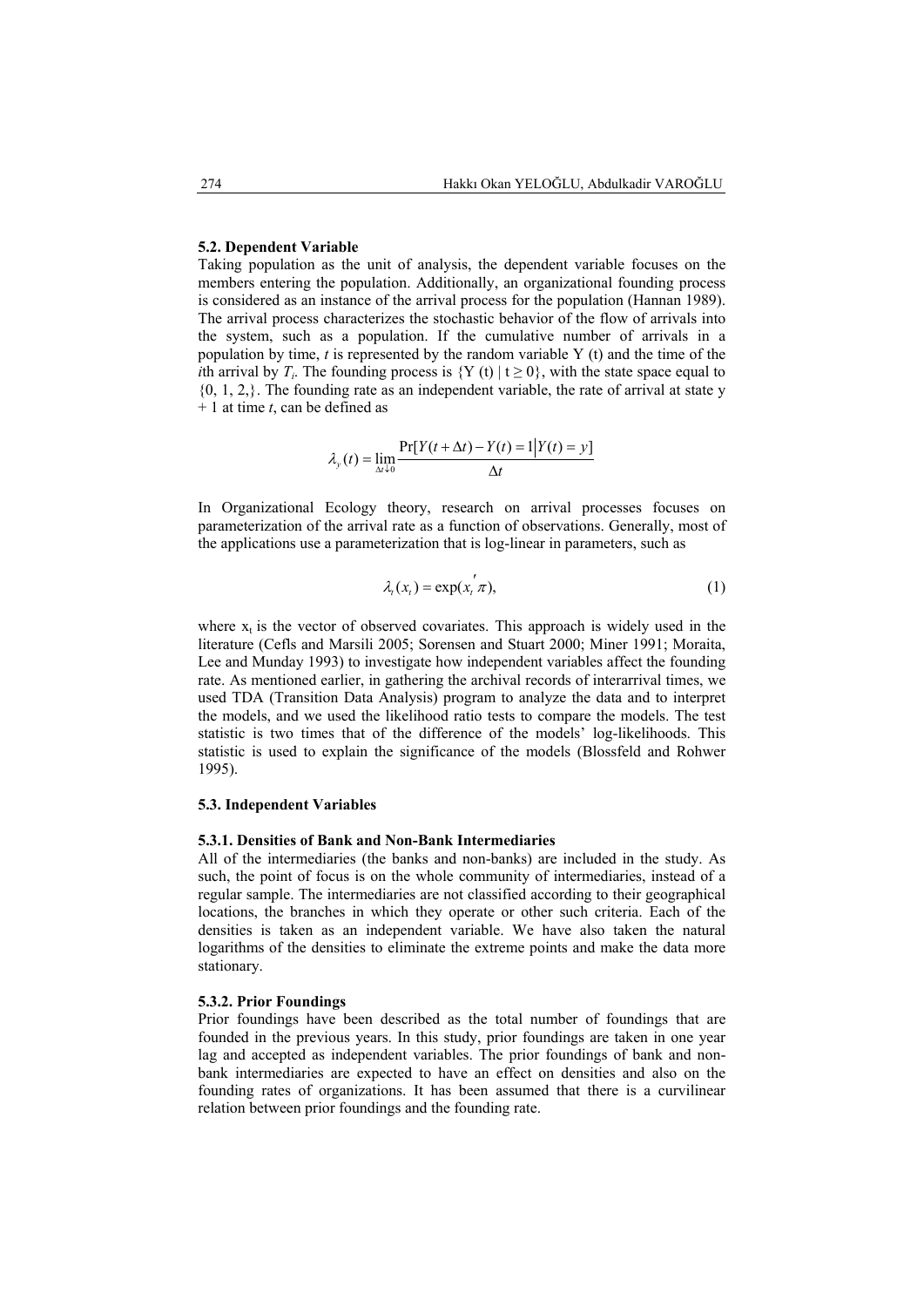#### **5.3.3. Change in the Sales of Stocks, Bonds and Treasury Bonds**

Selling stocks, bonds and treasury bonds fall within the main working area of bank and non-bank intermediaries. Intermediaries get commissions from the stocks they sell to investors. The total amount of sales of stocks per year is obtained from the related sources. Instead of dealing with the actual amounts, the percentage of change in the sales of the financial instruments per year has been dealt with.

## **5.3.4. Time Periods**

The time periods are chosen according to the financial crises in Turkey. The first time period starts with 1986, which marks the founding of the Istanbul Stock Exchange, and lasts until 1990. The second time period is from 1990 to the year before the first financial crisis. The third period relates to the period from 1994 to 2000. The final period is from 2001, when the second crisis occurred in the country, to 2005. These time periods are coded as dummy variables and analyzed in the models. The interaction patterns of bank and non-bank intermediaries are investigated according to these periods, in which the baseline period is the years from 1986 to 1990.

## **6. Models and Estimations**

Table 1 shows the correlations. Some correlations seem to be high but tests of adding or dropping one ore more variables at a time show no harmful effects on the high correlations. Generally, independent variables are not highly correlated, and for that reason they were included in the models in a hierarchical way.

Table 2 shows the coefficient estimates, standard errors, and tests for significance of each variable. In the models, we follow a two-fold approach. The first approach explores the density dependence approach in which the dynamics of populations affect the founding rate of organizations at the first level (legitimation process). The second approach explores the effects of population dynamics on the founding rate at the second level (competition process). Natural logarithms of densities of populations are taken into account in order to avoid the volatilities and extreme values. This approach is used to find the first level of effects. This type of approach is used in some studies in the literature (such as in Carroll and Hannan, 2000).

Models in Table 2 are estimated to explain the effects of independent variables on the founding rate, which are discussed and hypothesized early in the paper. We followed a stepwise method to find the decreasing or increasing effects of independent variables on the founding rates. In model 1, the absence of the inverted-U relationship between the density of non-bank intermediaries and the founding rate is examined. The significance of the first level (density of the non-bank intermediaries) and the second level (the square of the density of the non-bank intermediaries) effects are tested in the model. According to the results, it can be concluded that the first effect of the density has an increasing effect and the second effect of the density has a decreasing effect on the founding rate of non-bank intermediaries. These effects are also statistically significant.

Since non-bank intermediaries are accepted as having low level cognitive legitimacy, these results are expected with the support of the density dependent theory. When non-bank intermediaries begin to gain cognitive legitimation, there appears a growth in their number and it causes an increase in their own population.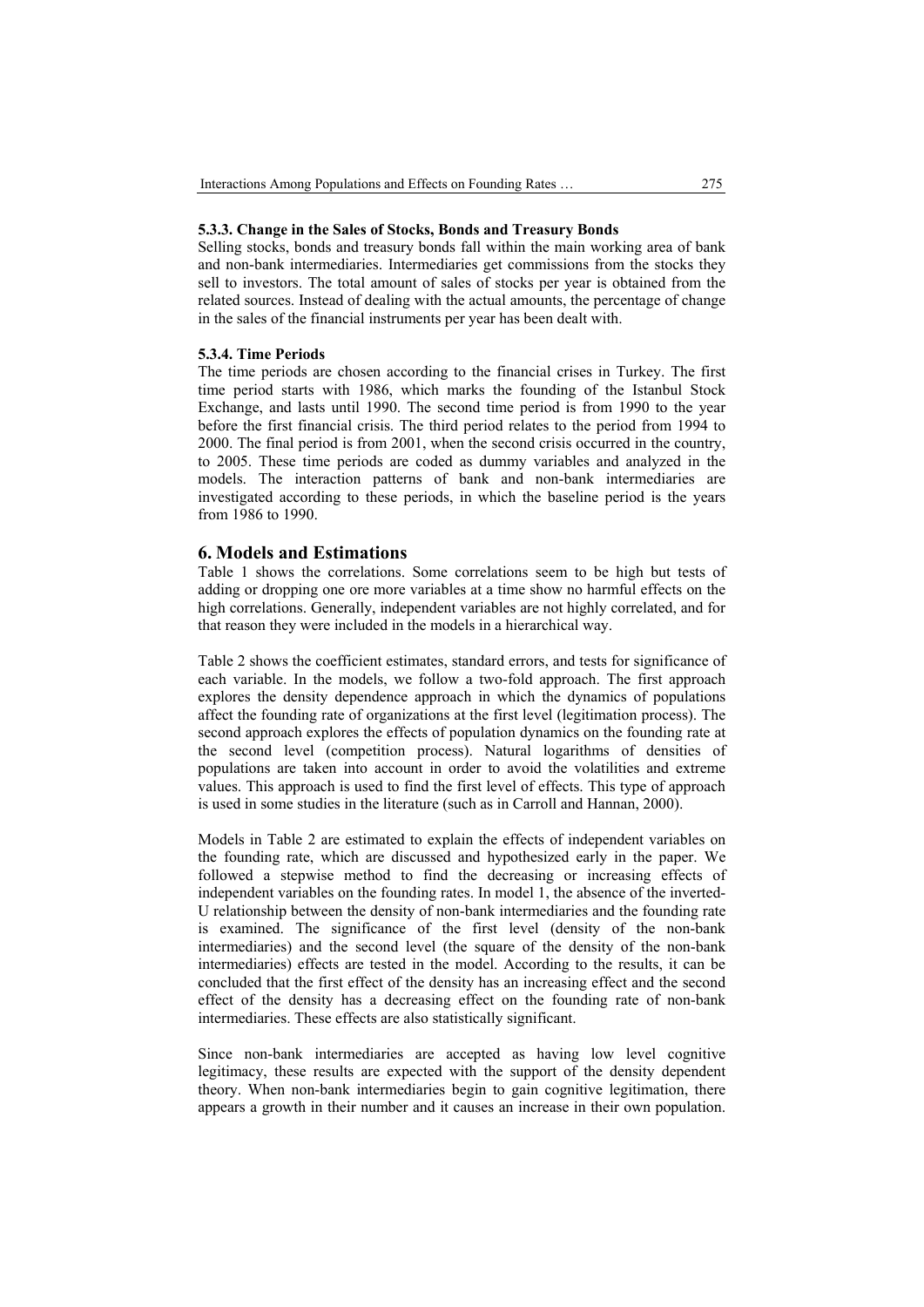This also increases the founding rate of non-bank intermediaries. With the competition process, the density begins to decrease and it has a negative effect on the rate of non-bank intermediaries. These findings are in accordance with the basic arguments of density dependent and organizational ecology theory.

|                                                                                               | Ln                       | NBID <sup>2</sup>        | Ln          | PF                       | PFNBI <sup>2</sup>       | <b>ST</b>                 | <b>BNT</b>               | 1990-       | 1994- | $2001 -$ |
|-----------------------------------------------------------------------------------------------|--------------------------|--------------------------|-------------|--------------------------|--------------------------|---------------------------|--------------------------|-------------|-------|----------|
|                                                                                               | (NBID)                   |                          | (BID)       | <b>NBI</b>               |                          | <b>SALES</b>              | <b>BSALES</b>            | 1993        | 2000  | 2005     |
| Ln(NBID)                                                                                      |                          |                          |             |                          |                          |                           |                          |             |       |          |
| NBID <sup>2</sup>                                                                             | $.695$ <sup>(**)</sup> ) |                          |             |                          |                          |                           |                          |             |       |          |
| Ln(BID)                                                                                       | $.906$ <sup>(**)</sup>   | $.402$ (**)              |             |                          |                          |                           |                          |             |       |          |
| <b>PFNBI</b>                                                                                  | $.353$ <sup>(**)</sup> ) | $.650$ <sup>(**)</sup>   | .155        |                          |                          |                           |                          |             |       |          |
| PFNB <sup>2</sup>                                                                             | $.265$ <sup>(**)</sup>   | $.515$ <sup>**</sup> )   | .099        | $.962$ <sup>**</sup> )   |                          |                           |                          |             |       |          |
| <b>ST</b><br><b>SALES</b>                                                                     | $.473$ <sup>**</sup> )   | $.190(*)$                | $.321$ (**) | $.254$ <sup>(**)</sup> ) | $.228$ <sup>(**)</sup> ) |                           |                          |             |       |          |
| <b>BNT</b><br><b>BSALES</b>                                                                   | $.243$ <sup>**</sup> )   | $.309$ <sup>(**)</sup> ) | $.194(*)$   | $-0.057$                 | $-0.066$                 | $-.297$ <sup>(**)</sup> ) |                          |             |       |          |
| 1990-1993                                                                                     | .142                     | .097                     | .106        | $-063$                   | $-0.051$                 | $-215$ <sup>**</sup> )    | $-0.055$                 |             |       |          |
| 1994-2000                                                                                     | $-151$                   | $-567$ <sup>(**)</sup> ) | $.188(*)$   | $-347$ <sup>**</sup> )   | $-275$ <sup>(**)</sup> ) | $-018$                    | $-274$ <sup>(**)</sup> ) | $-222$ (**) |       |          |
| 2001-2005                                                                                     | $-064$                   | $-184(*)$                | .084        | $-065$                   | $-.087$                  | $-117$                    | $-0.028$                 | $-0.59$     | .016  |          |
| *Correlation is significant at the 0.05 level, **Correlation is significant at the 0.01 level |                          |                          |             |                          |                          |                           |                          |             |       |          |

**Table 1. Correlations** 

The models 2, 3 and 4, which follow Model 1, test the relationship between the first and the second levels of prior foundings and the founding rate of non-bank intermediaries. When these three models are evaluated together, we can say that the first and second levels of prior foundings of non-bank intermediaries do not have any significant effect on the founding rate of non-bank intermediaries. These variables are tested in other models, yet they still do not display any significant effects. Consequently they are excluded from the models in Table 2. These results show that the argument of density dependent theory about prior foundings and the founding rates is not valid for non-bank intermediaries. The reasons of these findings may differ in some ways. For example, the deaths of non-bank intermediaries may have an effect on the founding rate. However, in this study it was not possible to find the exact date of closings of intermediaries. We could not find the exact number of closings per year in each intermediary institution population, either. The other reason is about the data gathered from one year lag of foundings. If the lags were taken for more than one year, these would change the results because they would affect the density of intermediaries to begin with.

The fifth model (Model 5) aims to test the interactions of non-bank intermediary institution and bank intermediary institution populations, and their effects on the founding rates. This model is also built for the purpose of testing the hypothesis suggested in the related discussions of the paper. In Model 5, the first and second levels of densities of non-bank intermediaries are entered. Furthermore, the first effect of the density of bank intermediaries is added to the model. According to the results obtained from Model 5, the first level of bank intermediary institution density has a negative effect on the founding rate of non-bank intermediaries. This can be observed through the significance of coefficient of the density of the bank intermediary institution population. In other words, as the density of bank intermediaries which have high cognitive legitimation level increases, the founding rate of non-bank intermediaries which have low level cognitive legitimation decreases. This result also supports Proposition 1, suggested by the arguments of the paper. In the other models, the first and second level effects of the non-bank intermediary institution density, the first level of the bank intermediary institution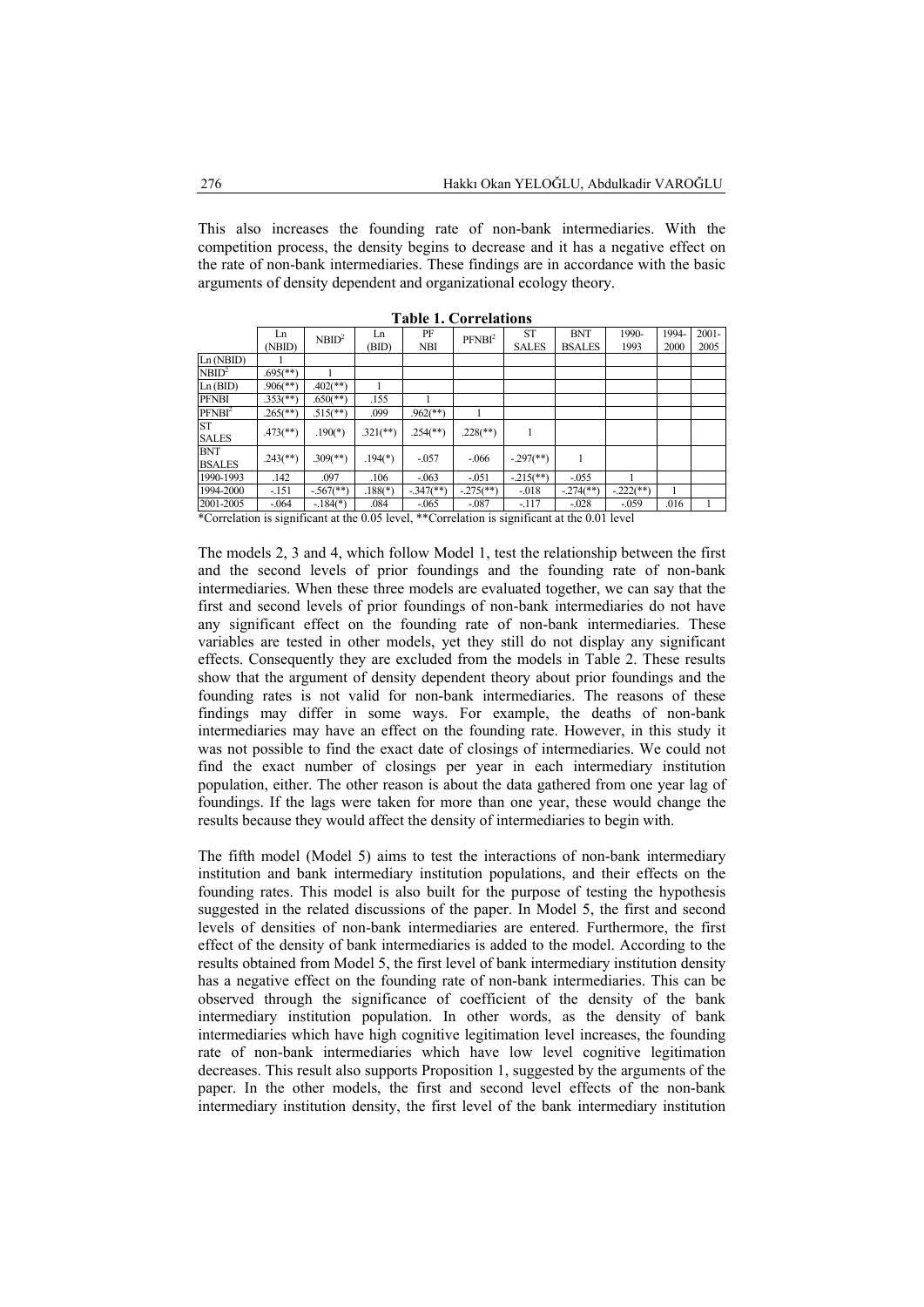density, and other independent variables are entered and interpreted in conjunction in the following models.

In Models 6 and 7, the percentage of change in total sales of bonds, stocks and treasury bills of all intermediaries are included. The effect of the percentage of change in total sales of bonds on the founding rate of non-bank intermediaries is examined in Model 6. In addition, the effect of the percentage of change in total sales of bonds and treasury bills is added to Model 7. Models 6 and 7 are examined separately. The reason for this is the probability of multicollinearity among independent variables. To avoid this problem, these independent variables are analyzed separately in the models. The significance of the (change in the total sales of) bonds on the founding rate is analyzed in Model 6. According to the results, it is evident that there is a positive relationship between the change in the sales of bonds and the founding rate.

As the sales of bonds expand, it has a positive effect on the founding rate of nonbank intermediaries. The sales of bonds are one of the main income sources for the intermediaries because these intermediaries get commissions from the sales. More importantly, the sales also constitute a niche width for both populations. This niche width is an opportunity for intermediaries to survive financially. On the other hand, while the existing intermediaries use the niche, new intermediaries begin to be founded, taking the advantage of being in the population in time, and these foundings increase the density of intermediaries. In model 7, whether the percentage of changes in the sales of stocks and treasury bills has an effect on the founding rate of non-bank intermediaries is tested. It is realized that these two variables have no significant effect on the founding rate. This result can be seen from the significance of the coefficients of these variables in the models. In other simulated models, the same results were obtained, and for this reason, they are not evaluated separately in the study.

Model 8 and Model 9 are constructed to measure the increasing or decreasing effect of time periods on the founding rate of non-bank intermediaries. In these models, the first and second effect of non-bank intermediaries' density and the first effect of bank intermediary institutions' density are added. The variables of niche width are not entered in these models. In model 8, three time periods are added to the model. According to the results, the specified 1990-1993 time period has no significant effect on the founding rate, while 1994-2000 and 2001-2005 time periods display a decreasing effect. Through the obtained results, it becomes evident that the 1990- 1993 period makes the first effect of bank intermediaries' density insignificant. Therefore, a new model is estimated by excluding the variable 1990-1993. When the other time periods are entered into Model 9 (1994-2000 and 2001-2005), the decreasing effect on the founding rate is determined. These results can be interpreted as the negative effects of the two financial crises that the country went through.

According to all of these results obtained from the estimated models, it can be said that while the first effect of bank intermediary institution density, 1994-2000 and 2001-2005 time periods, decreased the founding rate of non-bank intermediaries, the change in the percentage of bonds increased the founding rate. Therefore, hypotheses 2 and 3 are partially supported, while hypothesis 1 is supported by the results of the models.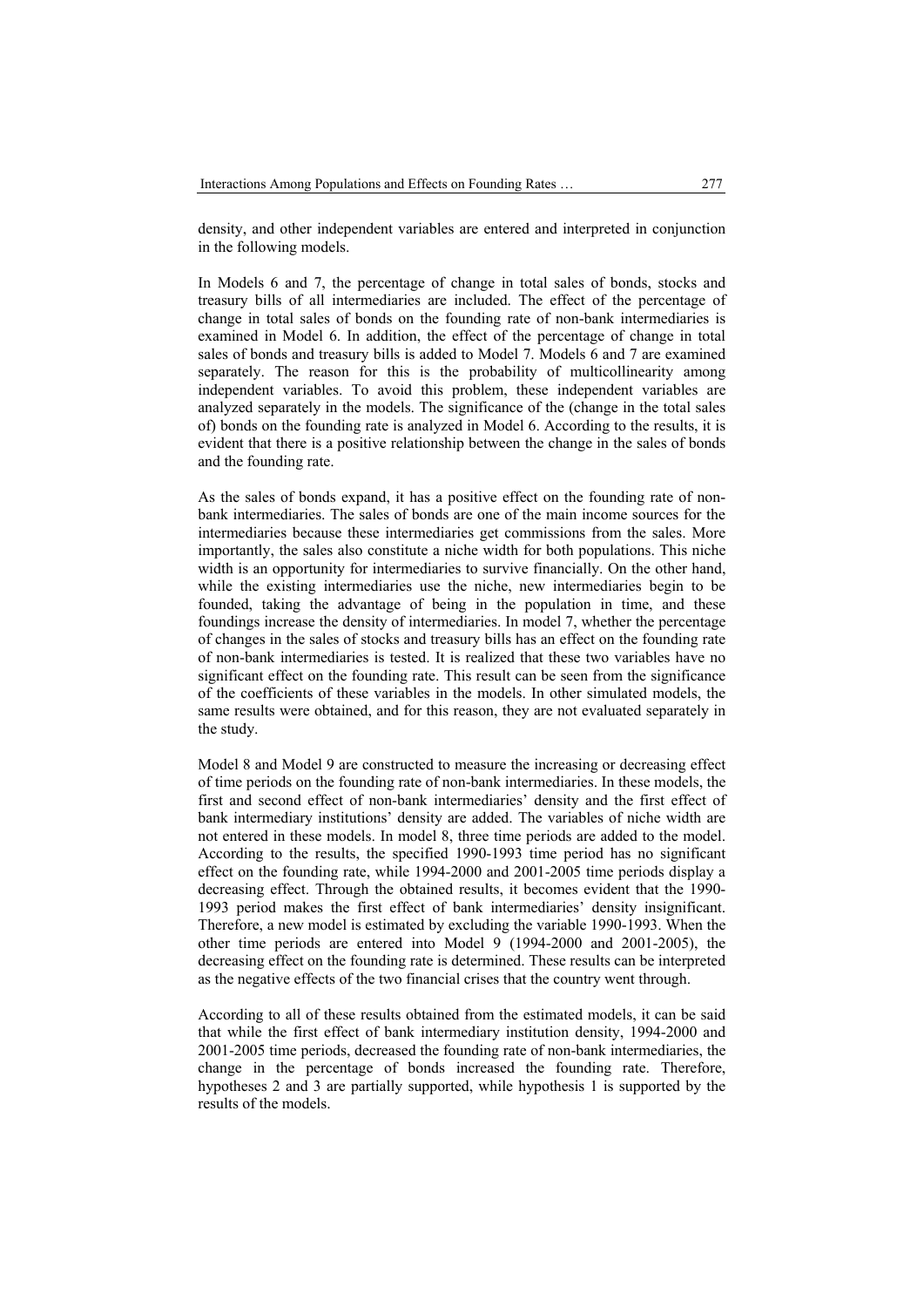|                                                                                                                       | Model 1        | Model 2     | Model 3     | Model 4     | Model <sub>5</sub> | Model 6        | Model 7     | Model 8     | Model 9     |
|-----------------------------------------------------------------------------------------------------------------------|----------------|-------------|-------------|-------------|--------------------|----------------|-------------|-------------|-------------|
| (Ln) Non-Bank Intermediaries Density                                                                                  | $0.2367**$     | $0.2479**$  | $0.2481**$  | $0.2475**$  | $0.8910***$        | $0.0242***$    | $0.8746***$ | 0.4497      | $0.6081**$  |
| Ln(NBID)                                                                                                              | (0.1166)       | (0.1183)    | (0.1182)    | (0.1185)    | (0.2137)           | (0.2261)       | (0.2144)    | (0.4309)    | (0.2324)    |
| Non-Bank Intermediaries Density <sup>2</sup>                                                                          | $-0.0112**$    | $-0.0131**$ | $-0.0126**$ | $-0.0132**$ | $-0.0104**$        | 0.0021         | $-0.0108**$ | $-0.0085**$ | $-0.0089**$ |
| NBID <sub>2</sub>                                                                                                     | (0.0036)       | (0.0042)    | (0.0040)    | (0.0044)    | (0.0035)           | (0.0048)       | (0.0036)    | (0.0035)    | (0.0034)    |
| (Ln) Bank Intermediaries Density                                                                                      |                |             |             |             | $-0.9502**$        | $-1.4613***$   | $-0.9233**$ | $-0.3877$   | $-0.5452*$  |
| Ln(BID)                                                                                                               |                |             |             |             | (0.2657)           | (0.3196)       | (0.2683)    | (0.4655)    | (0.2955)    |
| Prior Foundings (Non-Bank Intermediaries)                                                                             |                | 0.0079      |             | 0.0099      |                    |                |             |             |             |
| <b>PFNBI</b>                                                                                                          |                | (0.0087)    |             | (0.0295)    |                    |                |             |             |             |
| Prior Foundings <sup>2</sup> (Non-Bank Intermediaries)                                                                |                |             | 0.1133      | $-0.0308$   |                    |                |             |             |             |
| PFNBI <sup>2</sup>                                                                                                    |                |             | (0.1322)    | (0.4508)    |                    |                |             |             |             |
| Change in Stock Sales (Percentage)                                                                                    |                |             |             |             |                    | $0.0007**$     |             |             |             |
| <b>STSALES</b>                                                                                                        |                |             |             |             |                    | (0.0002)       |             |             |             |
| Change in Bonds and Treasury Bills Sales (Percentage)                                                                 |                |             |             |             |                    |                | 0.0000      |             |             |
| <b>BNTBSALES</b>                                                                                                      |                |             |             |             |                    |                | (0.0001)    |             |             |
| Before Crisis I Time Period                                                                                           |                |             |             |             |                    |                |             | 0.1702      |             |
| 1990-1993                                                                                                             |                |             |             |             |                    |                |             | (0.3897)    |             |
| After Crisis I Time Period                                                                                            |                |             |             |             |                    |                |             | $-0.6907$   | $-0.7278*$  |
| 1994-2000                                                                                                             |                |             |             |             |                    |                |             | (0.4342)    | (0.4242)    |
| After Crisis II Time Period                                                                                           |                |             |             |             |                    |                |             | $-1.9300**$ | $-1.9147**$ |
| 2001-2005                                                                                                             |                |             |             |             |                    |                |             | (0.7652)    | (0.7642)    |
| Number of Events                                                                                                      | 145            | 145         | 145         | 145         | 145                | 145            | 145         | 145         | 145         |
| Number of Spells                                                                                                      | 155            | 155         | 155         | 155         | 155                | 155            | 155         | 155         | 155         |
| Degree of Freedom (d.f.)                                                                                              | $\overline{2}$ | 3           | 3           | 4           | 3                  | $\overline{4}$ | 4           | 6           | 5           |
| $-2LL/s.d.$<br>$\mathcal{A}$ and $\mathcal{A}$ and $\mathcal{A}$ are defined as $\mathcal{A}$<br>$\sim$ $\sim$ $\sim$ | 5.3182**       | 3.8082**    | $3.7731**$  | 2.8573***   | 8.1380***          | 10.0388***     | $6.1903***$ | 5.8582***   | 6.9906***   |

#### **Table 2. Partial Likelihood Estimates of Non-Bank Intermediaries**

\*p<0.10, \*\*p<0.05, \*\*\*p<0.01

Standard errors are in parentheses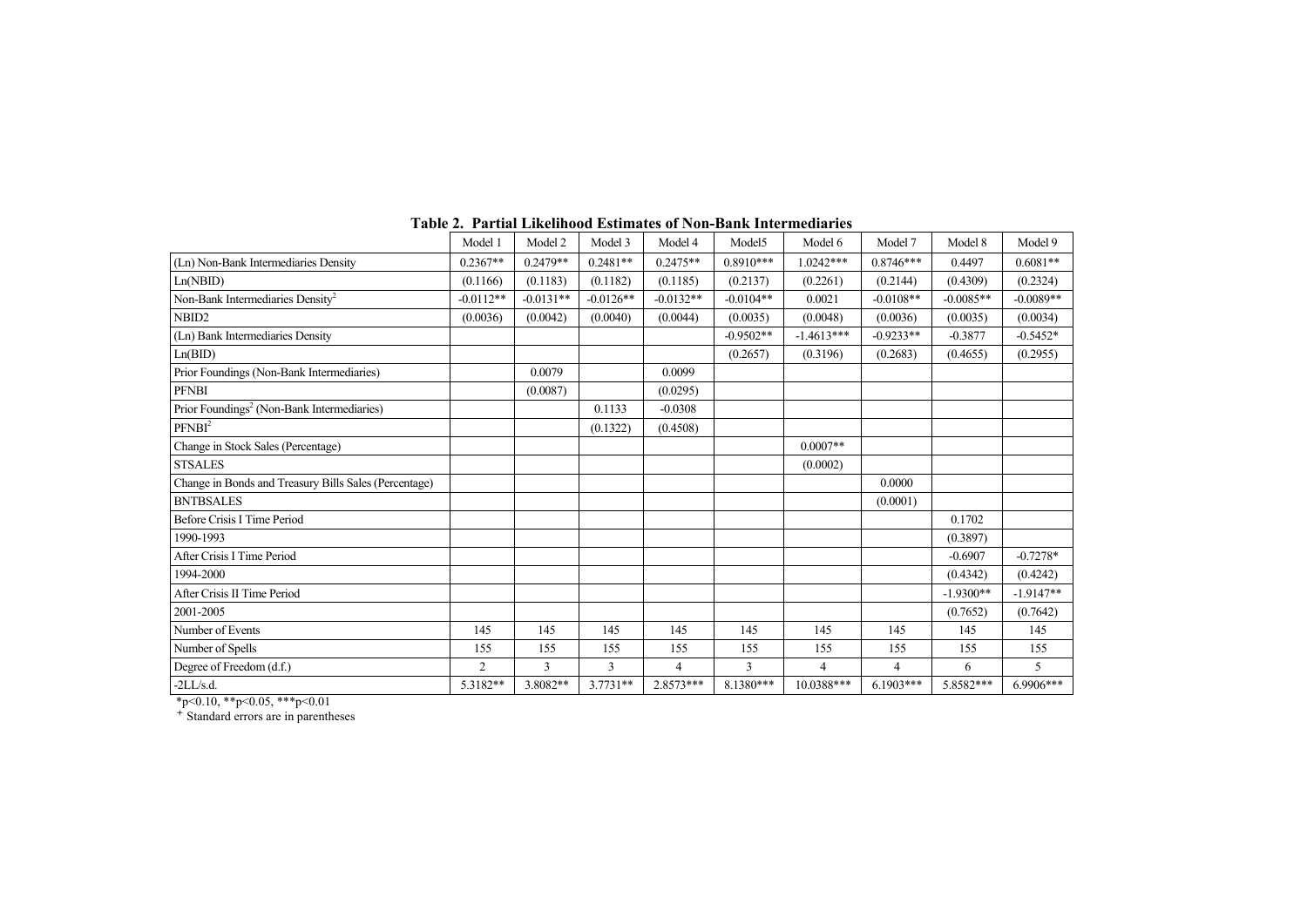## **7. Concluding Remarks**

One of the main findings of this study is the interaction patterns and the level of interdependence between the two populations. According to the results obtained from the empirical models, the interdependence results from the interactions caused by *partial competition* between populations of bank and non-bank intermediary institutions. With the density of each population, change in the percentage of total sales of bonds, stocks and treasury bills, and different time periods representing the crisis times are taken as explanatory variables to examine the effects on the founding rate of non-bank intermediaries. Furthermore the overall results show that a growth in the density of a population can be dominant over the other population. This domination negatively affects the founding rate of the dominated population. The other reason for the negative effect is the high level cognitive legitimation of the organizational form in the dominant population. The bank intermediaries are owned by their own banks, and their cognitive legitimation level can be accepted as high as the banks.

The institutionalized structure of banks makes their intermediaries high legitimate organizational form. Because the non-bank intermediary institutions are owned by individuals and they have begun their activities after 1986, their organizational forms have become known sooner than those of the banks. This causes a disadvantage for non-bank intermediaries in the financial market. They begin to compete with bank intermediary institutions while trying to make their form more legitimate cognitively. On the other hand, bank intermediary institutions have an advantage that cannot be ignored. This privilege is the chance for the bank intermediaries' decisions to be dependent on their banks. Bank intermediaries continue their activities depending on their banks' decisions even if they do not profit from the transactions they make in the financial market. Nevertheless, nonbank intermediaries may not have this privilege because of their ownership structure. As they continuously lose money, owners of non-bank intermediaries can decide to close these intermediary institutions in a certain time period. This problem may affect the interaction patterns because the power of the banks and their intermediaries creates dominance over non-bank intermediaries. This is the major implication for this study to explain the overall process.

A final finding in this study is that the interactions among populations may not be caused only by the population dynamics but also by the environmental effects. The normative effects of the regulative actors surrounding the intermediary community mean that the intermediary institutions are subject to the rules of the financial environment. This dependency has a dominating effect on interactions because the regulations of the normative actors play a crucial role in the historical context which is discussed in the early part of the paper. Moreover, the paper emphasizes that the two financial crises which occurred in 1994 and 2001 had negative effects both on the founding rates and on the other economical dynamics of the country.

### **8. References**

ALDRICH, H. (1999). *Organizations evolving*. London: Sage Publications.

- ASTLEY, G.W., FOMBRUN, C.J. (1983). Collective strategy: social ecology of organizational environments. *Academy of Management Review,* 8 (4), pp.576-587.
- BARNETT, W.P., CARROLL, G.R. (1987). Competition and mutualism among early telephone companies. *Administrative Science Quarterly,* 32 (3), pp.400-421.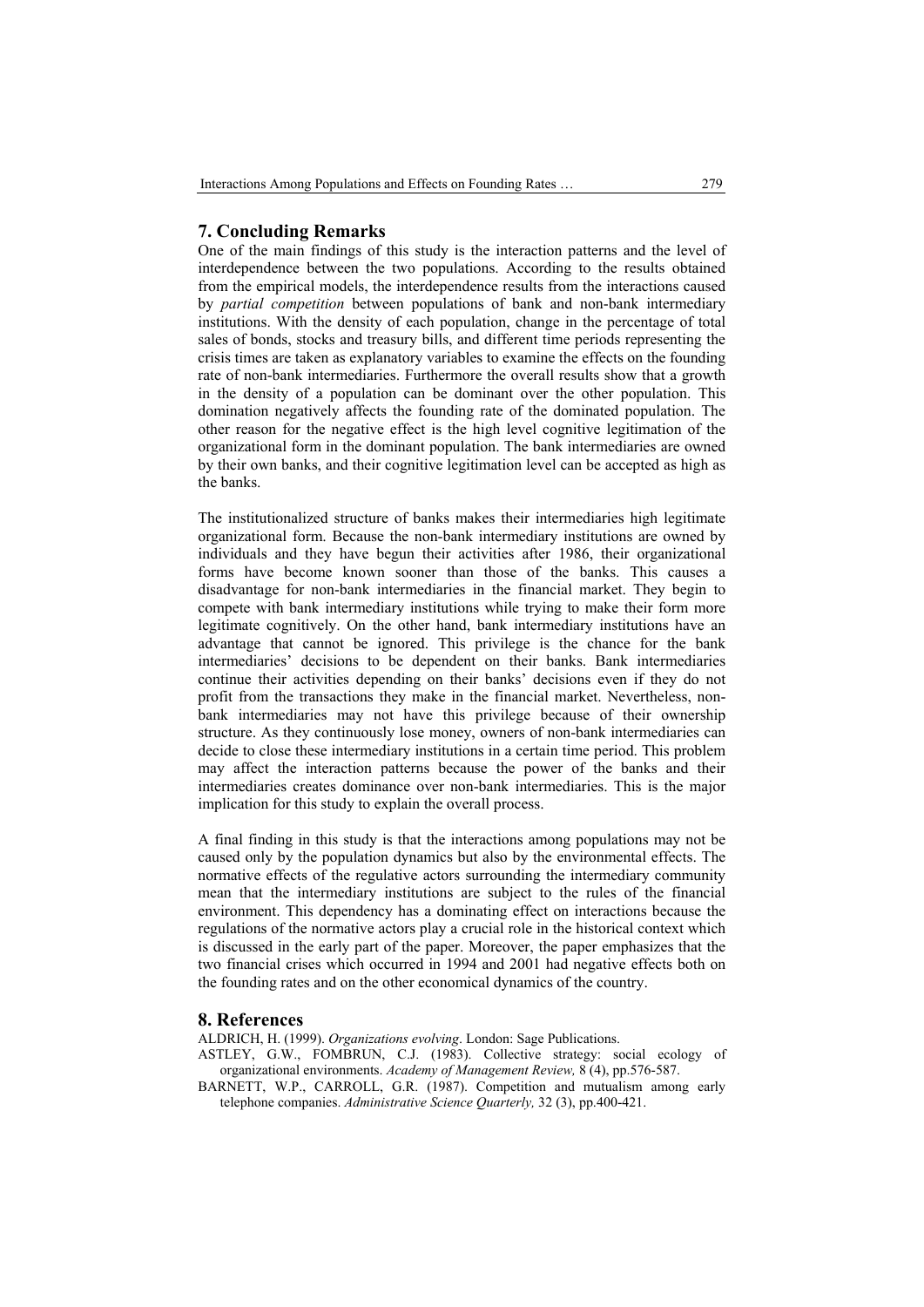- BARRON, D.N., WEST, E, HANNAN, M.T. (1994). A time to grow and a time to die: Growth and mortality of credit unions in New York City, 1914-1990. *American Journal of Sociology,* (100), pp.381-421.
- BAUM, A.C.J., SINGH, V. J. (1994). Organizational niches and the dynamics of organizational founding. *Organization Science* 5 (4), pp.483-501.
- BAUM, A.C.J. (1996). Organizational ecology. S. CLEGG, C. HARDY, W. NORD (eds.) *Handbook of Organization Studies*, London: Sage.
- BLOSSFELD, H.P., ROHWER, G. (1995). *Techniques of Event History Modeling. New Approaches to Casual Analysis*. Mahwah, NJ: Lawrence Erlbaum.
- BRITTAIN, J., WHOLEY, D.H. (1988). Competition and coexistence in organizational communities: population dynamics in electronics components manufacturing. Glenn R. Carroll (ed.), *Ecological Models of Organizations*. Cambridge, MA: Ballinger.
- CARROLL, G. (1985). Concentration and specialization: dynamics of niche width in populations of organizations. *American Journal of Sociology,* 90 (6), pp.1262-1283.
- CARROLL, G., DELACROIX, J. (1982). Organizational mortality in the newspapers industries of Argentina and Ireland: an ecological approach. *Administrative Science Quarterly,* 27 (2), pp.169-198.
- CARROLL, G., HANNAN, M.T. (1989). Density dependence in the evolution of populations of newspaper organizations. *American Sociological Review,* 54 (4), pp.524-541.
- CARROLL, G, HANNAN, M.T. (2000). *The demography of organizations and industries*. Princeton Press: USA.
- CARROLL, G., HUO, P.Y. (1986). Organizational task and institutional environments in ecological perspective: findings from the local newspaper industry. *The American Journal of Sociology,* 91 (4), pp.838-873.
- CEFLS, E., MARSILI, O. (2005). A matter of life and death: innovation and firm survival. *Industrial and Corporate Change,* 14 (6), pp.1167-1192.
- CLEGG, R.S., ORSATTO, J. R. (1999). The political ecology of organizations. *Organization & Environment,* 12 (3), pp.263-279.
- EMERY F, TRIST, E. (1965). The causal texture of organizational environments. *Human Relations*, (18), pp.21-32.
- FREEMAN, J, HANNAN, M. T. (1983). Niche width and the dynamics of organizational populations. *The American Journal of Sociology*, 88 (6), pp.1116-1145.
- HANNAN, M.T., CARROLL, G. (1992). *Dynamics of organizational populations: density, legitimation and competition*. New York: Oxford University Press.
- HANNAN, M.T., FREEMAN, J. (1987). The ecology of organizational founding: American labor unions. 1836-1985. *American Journal of Sociology*, 92 (4), pp.910-943.
- HANNAN, M.T., FREEMAN, J. (1977). *The population ecology of organizations*. American Journal of Sociology, 82 (5), pp.929-946.
- HANNAN, M.T., FREEMAN, J. (1988). The ecology of organizational mortality: American labor unions. 1836-1985. *American Journal of Sociology* 94, (1), pp.925-955.
- HANNAN, M.T., FREEMAN, J. (1989). *Organizational ecology*. Cambridge, MA: Harvard University Press.
- HOBCRAFT, J, MURPHY, M. (1986). Demographic event history analysis: a selective review. *Population Index* 52 (1), pp.3-27.
- LOMI, A. (1995a). The population ecology of organizational founding: location dependence and unobserved heterogeneity. *Administrative Science Quarterly,* 40 (1), pp.111-14.
- LOMI, A. (1995b). The population and community ecology of organizational founding: Italian co-operative banks, 1936-1989. *European Sociological Review,* 11 (1), pp.75-98.
- MANAVGAT, Ç. (1991). *Sermaye piyasasında aracı kurumlar*. Ankara: Türkiye İş Bankası Vakfı Yayınları.
- MESSALLAM, A.A. (1998). The organizational ecology of investment firms in Egypt: organizational founding. *Organization Studies,* 19, pp.23-46.
- MINER, A. S. (1991). Organizational evolution and the social ecology of jobs. *American Sociological Review* 56 (6), pp.772-785.
- PETERSEN, T., KOPUT, K.W. (1991). Density dependence in organizational mortality: legitimacy or unobserved heterogeneity. *American Sociological Review* (56), pp.399-409.